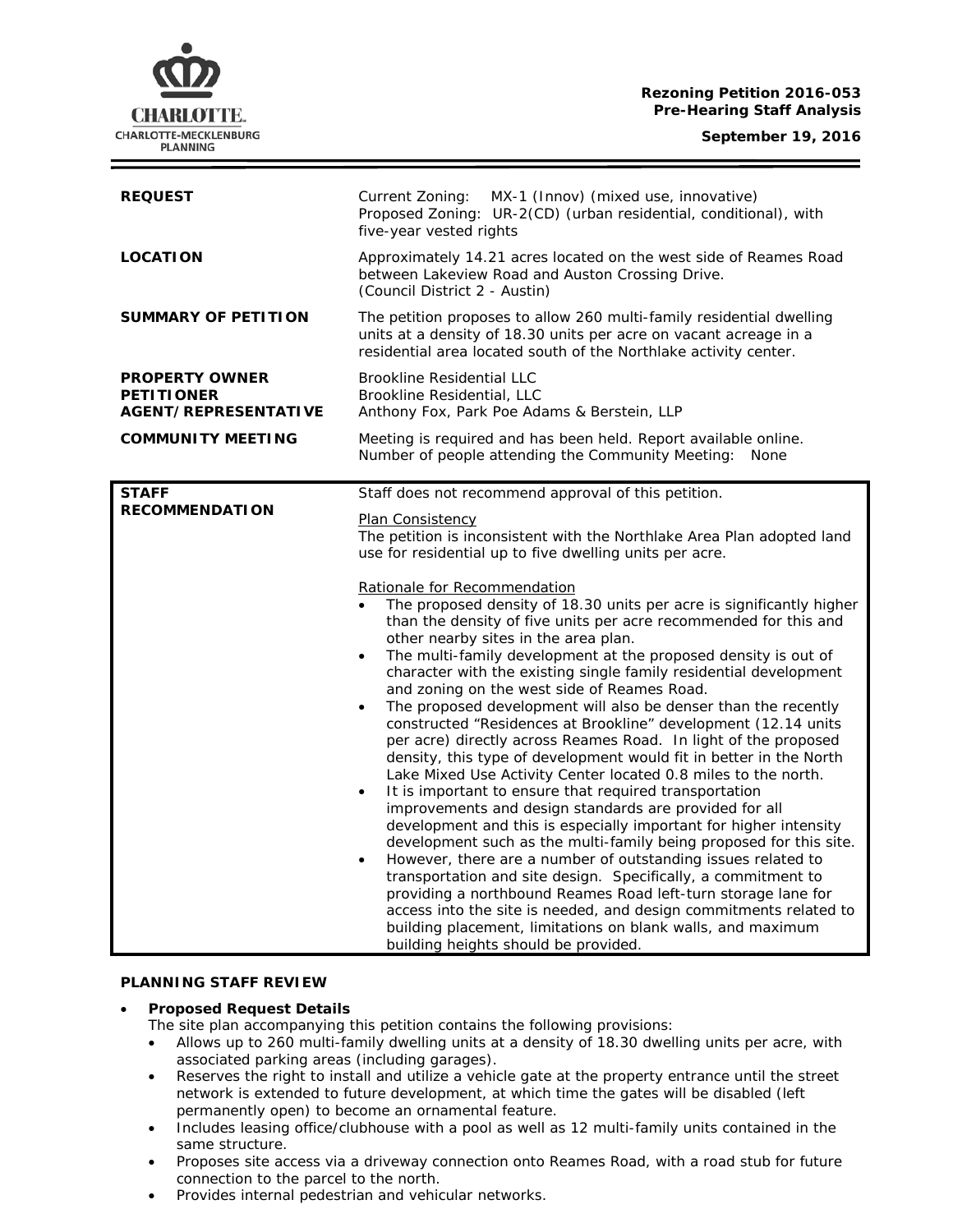- Provides a 20-foot "Class C" buffer along portions of the northern property line; a 50-foot "Class C" buffer along the western property line; and a 37.5-foot wide "Class B" buffer along the southern property line.
- Identifies proposed location of a BMP (best management practices) basin/pond with possible fountain.

## • **Existing Zoning and Land Use**

- The site is currently vacant and part of a larger 54-acre site on both sides of Reames Road that was rezoned from R-3 (single family residential) to MX-1 Innov (mixed use, innovative) via petition 2006-038, in order to develop 257 single family lots at an overall density of 4.69 dwelling units per acre.
- A subsequent rezoning by petition 2013-047 rezoned the property to the east, across Reames Road, to UR-2(CD) (urban residential, conditional) for the development of apartment community, "Residences at Brookline." The development was approved for 312 multi-family units and 12 carriage units.
- North of the subject site are single family homes, apartment communities, a dependent living facility, a daycare center, and vacant land on properties zoned R-3 (single family residential), R-8MF(CD) (multi-family residential, conditional), R-12MF(CD) (multi-family residential, conditional), and MX-2 Innov (mixed use, innovative).
- To the south and west are single family residential homes and vacant land zoned R-3 (single family residential), R-4 (single family residential), and MX-1 Innov (mixed use, innovative).
- See "Rezoning Map" for existing zoning in the area.

## • **Rezoning History in Area**

- Rezoning petition 2013-047 rezoned approximately 26.68 acres (part of the larger 54-acre site originally rezoned under petition 2006-038 as noted above) on the east side of Reames Road, from MX-1 Innov (mixed use, innovative) to UR-2(CD) (urban residential, conditional) to allow up to 324 multi-family residential units at 12.14 dwelling units per acre.
- Rezoning petition 2012-008 rezoned approximately 30.21 acres located on the southwest corner at the intersection of Reames Road and Bayview Parkway from R-3 (single family residential) and R-8MF(CD) (multi-family residential, conditional) to R-8MF(CD) (multi-family residential, conditional) and R-8MF(CD) SPA (multi-family residential, conditional, site plan amendment) in order to allow up to 240 multi-family residential units.

### • **Public Plans and Policies**

• *The Northlake Area Plan* (2008) recommends residential land uses up to five dwelling units per acre for this site.

### • **TRANSPORTATION CONSIDERATIONS**

- This petition reduces the entitled daily trip generation of this site and commits to installing sidewalk along public street frontage and throughout the development. In addition, a new public street connection improves the local street network and provides a stub to adjacent undeveloped property. CDOT requests that the site plan is further revised to remove gated access and commit to a left-turn lane into the site from Reames Road, a minor thoroughfare.
- See Outstanding Issues, Notes 2 through 6, and Requested Technical Revisions, Notes 12 through 14.

# • **Vehicle Trip Generation:**

Current Zoning:

Existing use: 0 trips per day (based on vacant land).

Entitlement: 2,500 trips per day (based on 257 single family dwelling units).

Proposed Zoning: 1,700 trips per day (based on 260 apartment units).

### **DEPARTMENT COMMENTS** (see full department reports online)

- **Charlotte Area Transit System:** See Outstanding Issues, Note 6.
- **Charlotte Department of Neighborhood & Business Services:** No comment.
- **Charlotte Fire Department:** No issues.
- **Charlotte-Mecklenburg Schools:** The development allowed under the existing zoning would generate 29 students, while the development allowed under the proposed zoning will produce 24 students. Therefore, the net increase in the number of students generated from existing zoning to proposed zoning is zero students. The proposed development is projected to increase the school utilization (without mobile classroom units) as follows:
	- Hornets Nest Elementary from 94% to 96%;
	- Ranson Middle from 90% to 91%; and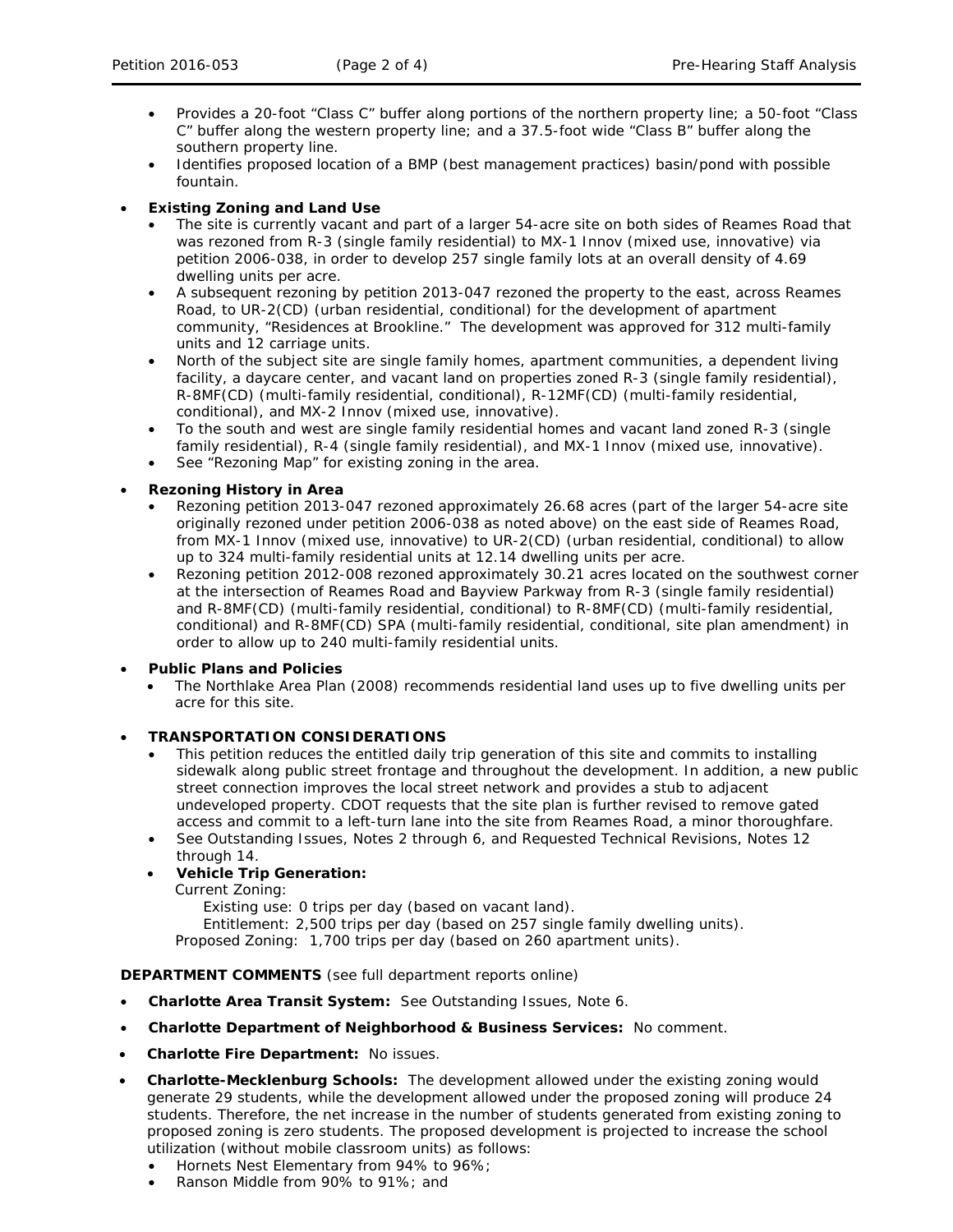- Hopewell High from 89% to 89%.
- **Charlotte-Mecklenburg Storm Water Services:** See Outstanding Issues, Note 7.
- **Charlotte Water:** Charlotte Water currently has water system availability via an existing 12-inch water main located along Reames Road. Sewer system availability is via an existing eight-inch sewer main located within the property boundary approximately 120 feet north of Brookline Ridge Drive.
- **Engineering and Property Management:** Development of the site shall comply with the requirements of the City of Charlotte Tree Ordinance. Property is located in the Wedge, therefore tree save shall be provided on site. Tree save area must be a minimum 30 feet wide. No buildings are permitted within ten feet of tree save.
- **Mecklenburg County Land Use and Environmental Services Agency:** No issues.
- **Mecklenburg County Parks and Recreation Department:** No issues.

#### **OUTSTANDING ISSUES**

Land Use

1. The petition is inconsistent with the *Northlake Area Plan* land use recommendation of up to five dwelling units per acre.

**Transportation** 

- 2. The petitioner should revise the site plan to show sidewalk utility easement contiguous to the public right-of-way.
- 3. The petitioner should revise the site plan to label and dimension the future back of curb on Reames Road.
- 4. The petitioner should revise the site plan to remove "Transportation" Note 3 on Sheet RZ-1. CDOT does not support gated access on public streets. Additionally, since there will be no gate the associated median break and waiting bulb-out are not needed and should be removed.
- 5. The petitioner needs to revise the site plan by adding a conditional note that states: "The petitioner will provide for a 150-foot northbound Reames Road left-turn storage lane with appropriate bay taper length at Brookline Ridge Drive."
- 6. The petitioner should revise the site plan to add a note specifying all transportation improvements will be constructed and approved before the site's first building certificate of occupancy is issued or phased per the site's development plan.
- 7. CATS notes this site is located on an existing bus route and requests that the petitioner provide and construct a bench pad for an existing bus stop on Reames Road per standard detail (60.02). CATS requests a permanent easement where dimensions exceed existing or proposed right-of-way limits. CATS will be responsible for installation and maintenance of the bench.

Infrastructure

8. Storm Water requests that the petitioner show the 30-foot post construction stormwater ordinance stream buffer on the site plan and relocate proposed improvements outside the buffer or submit documentation as specified in the ordinance confirming no perennial or intermittent streams exist on the site.

Site and Building Design

- 9. Address Building Placement and Site Design, and Blank Walls comments as previously identified in staff comments.
- 10. Specify maximum building height and number of stories on the site plan. Staff does not support four-story structures on this site.
- 11. Specify maximum height of freestanding lighting to be 21 feet.
- Environment
- 12. Remove "tree save" label for the areas that do not meet the standards provided by Engineering and Property Management. Confirm that there is enough room for the required tree save on the site.

## **REQUESTED TECHNICAL REVISIONS**

- 12. The information provided indicates that the cross section for the public street meets the standard section. CDOT requests that the petitioner label/dimension the cross section as "public" and with a reference to the construction manual standard "CLDSM U-03".
- 13. The information provided indicates that a 35-foot right-of-way exists on Reames Road. CDOT requests that the petitioner label/dimension the right-of-way.
- 14. The petitioner should revise the site plan to add a note specifying dedication and fee simple conveyance of all rights-of-way to the City before the site's first building certificate of occupancy is issued.